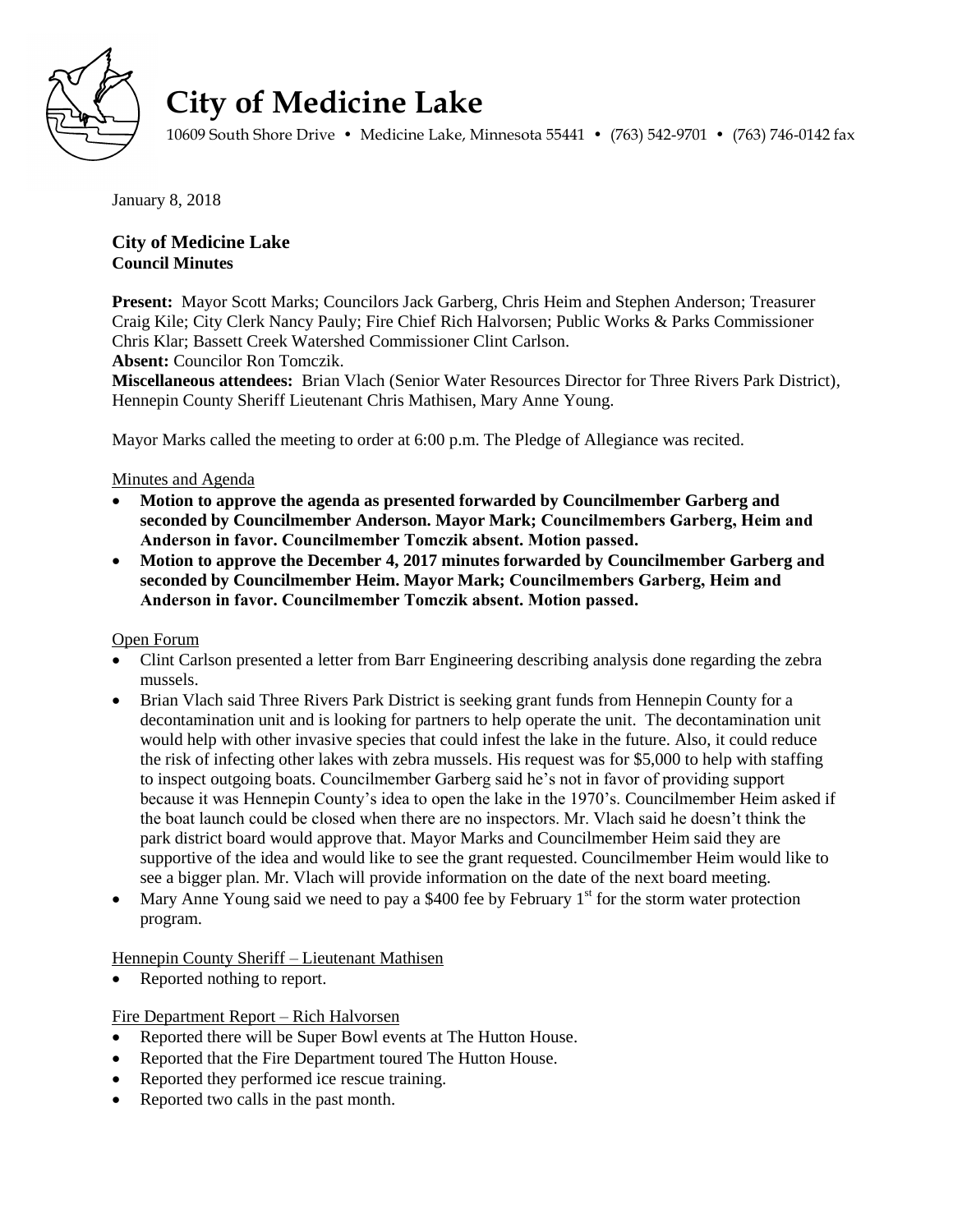• Reported they will be doing CPR training.

## Bassett Creek Watershed Management Commission Report – Clint Carlson

Reported that he would like to partner with other organizations on the zebra mussel issue.

## Public Works Report – Chris Klar

Reported the sewer is 60% lined. They will be back after a piece of equipment arrives from Germany.

## Parks Report – Chris Klar

 Reported he would like to fill a portion of the park at South Shore Drive and Peninsula Road that is not in the flood zone. Both Brad Scheib and Clint Carlson are ok with it. Council gave their approval to proceed.

# Treasurer's Report-Craig Kile

- December 4 31, 2017:
	- o Receipts in reporting period: \$7,934
	- o Receipts year to date: \$414,918
	- o Disbursements in reporting period: \$147,520
	- o Disbursements year to date: \$633,127
- January  $1 7$ , 2018:
	- o Receipts in reporting period: \$0
	- o Disbursements in reporting period: \$8,437
- **Motion to approve the summary spending, receipts and cash balances December 4 through December 31, 2017 forwarded by Councilmember Heim and seconded by Councilmember Anderson. Mayor Mark; Councilmembers Garberg, Heim and Anderson in favor. Councilmember Tomczik absent. Motion passed.**
- **Motion to approve the summary spending, receipts and cash balances January 1 through January 7, 2018 forwarded by Councilmember Heim and seconded by Councilmember Anderson. Mayor Mark; Councilmembers Garberg, Heim and Anderson in favor. Councilmember Tomczik absent. Motion passed.**

## Officer Reports:

Councilmember Garberg

• Reported nothing to report.

## Councilmember Tomczik

No report.

## Councilmember Heim

Reported nothing additional to report.

## Councilmember Anderson

Reported four rental license fees are outstanding.

## Mayor Marks

• Reported he had another inquiry about why taxes are going up.

## Unfinished Business

None.